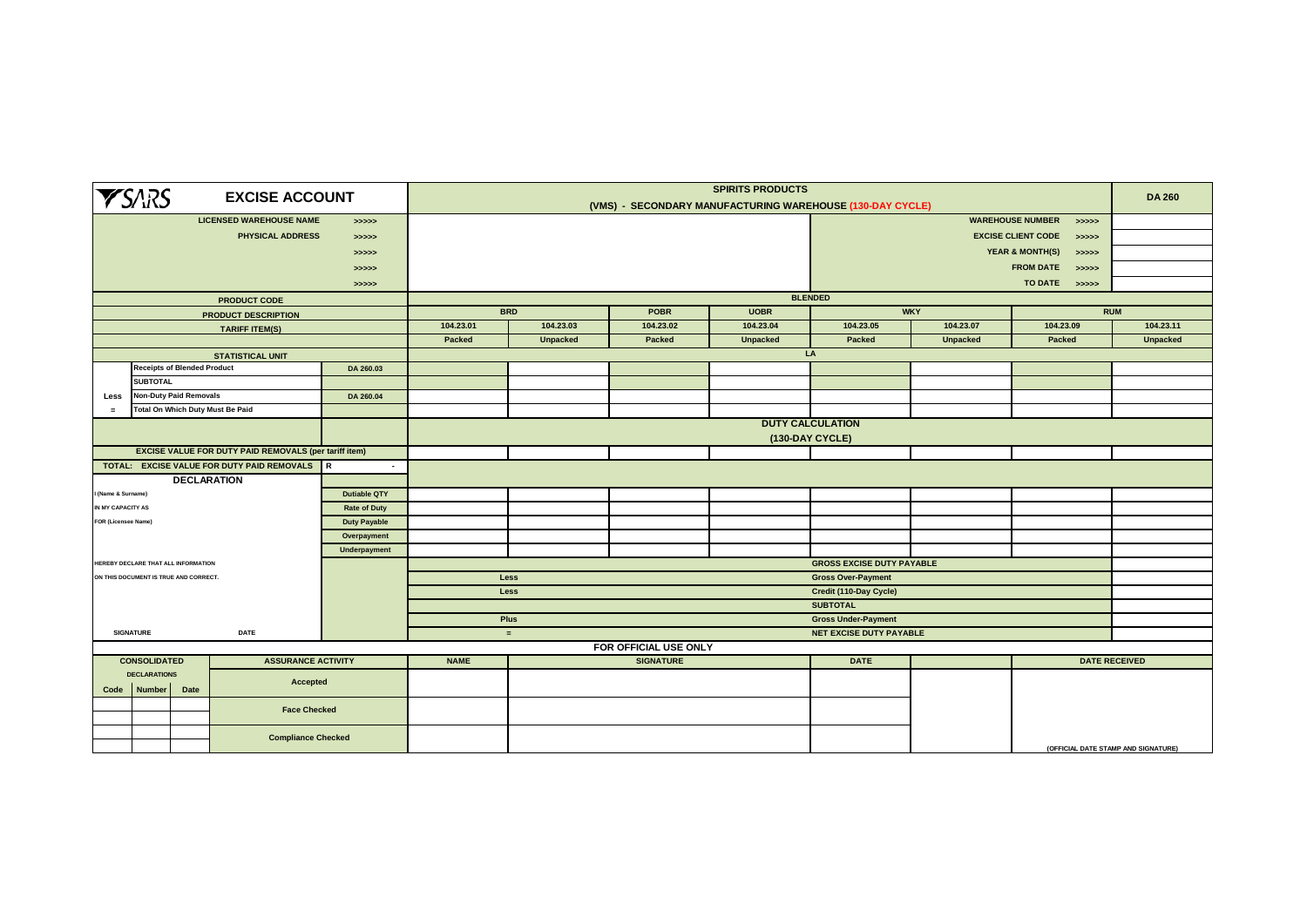|             | <b>EXCISE ACCOUNT SCHEDULE</b>                 |                                               | <b>SPIRITS PRODUCTS</b>                                                  |                 |           |                 |                           |                                     |           |                 |  |
|-------------|------------------------------------------------|-----------------------------------------------|--------------------------------------------------------------------------|-----------------|-----------|-----------------|---------------------------|-------------------------------------|-----------|-----------------|--|
|             | <b>RECEIPTS OF BLENDED PRODUCT</b>             |                                               | (VMS) - SECONDARY MANUFACTURING WAREHOUSE (130-DAY CYCLE)                |                 |           |                 |                           |                                     |           |                 |  |
|             | LICENSED WAREHOUSE NAME >>>>>                  |                                               | <b>WAREHOUSE NUMBER</b><br>>>>>>                                         |                 |           |                 |                           |                                     |           |                 |  |
|             |                                                | PHYSICAL ADDRESS >>>>>                        |                                                                          |                 |           |                 |                           | <b>EXCISE CLIENT CODE</b>           |           |                 |  |
|             |                                                |                                               |                                                                          |                 |           |                 |                           | >>>>><br><b>YEAR &amp; MONTH(S)</b> |           |                 |  |
|             |                                                | >>>>>                                         |                                                                          |                 |           |                 | >>>>><br><b>FROM DATE</b> |                                     |           |                 |  |
|             |                                                | > >> > > >                                    |                                                                          |                 |           |                 | >>>>>                     |                                     |           |                 |  |
|             |                                                | >>>>>                                         | TO DATE >>>>>                                                            |                 |           |                 |                           |                                     |           |                 |  |
|             | <b>PRODUCT CODE</b>                            |                                               | <b>BLENDED</b><br><b>BRD</b><br><b>WKY</b><br><b>POBR</b><br><b>UOBR</b> |                 |           |                 |                           |                                     |           | <b>RUM</b>      |  |
|             | <b>PRODUCT DESCRIPTION</b>                     |                                               | 104.23.01                                                                | 104.23.03       | 104.23.02 | 104.23.04       | 104.23.05<br>104.23.07    |                                     | 104.23.09 | 104.23.11       |  |
|             | <b>TARIFF ITEM(S)</b>                          |                                               | Packed                                                                   | <b>Unpacked</b> | Packed    | <b>Unpacked</b> | Packed                    | <b>Unpacked</b>                     | Packed    | <b>Unpacked</b> |  |
|             | <b>STATISTICAL UNIT</b>                        |                                               |                                                                          |                 |           |                 | LA                        |                                     |           |                 |  |
|             | <b>SUPPORTING DOCUMENTS</b>                    |                                               |                                                                          |                 |           |                 |                           |                                     |           |                 |  |
|             | (Official Declarations / Commercial Documents) |                                               |                                                                          |                 |           |                 |                           |                                     |           |                 |  |
| <b>TYPE</b> | <b>NUMBER</b>                                  | <b>DATE</b>                                   |                                                                          |                 |           |                 |                           |                                     |           |                 |  |
|             |                                                | BROUGHT FORWARD FROM PREVIOUS DA 260.03       |                                                                          |                 |           |                 |                           |                                     |           |                 |  |
|             |                                                |                                               |                                                                          |                 |           |                 |                           |                                     |           |                 |  |
|             |                                                |                                               |                                                                          |                 |           |                 |                           |                                     |           |                 |  |
|             |                                                |                                               |                                                                          |                 |           |                 |                           |                                     |           |                 |  |
|             |                                                |                                               |                                                                          |                 |           |                 |                           |                                     |           |                 |  |
|             |                                                |                                               |                                                                          |                 |           |                 |                           |                                     |           |                 |  |
|             |                                                |                                               |                                                                          |                 |           |                 |                           |                                     |           |                 |  |
|             |                                                |                                               |                                                                          |                 |           |                 |                           |                                     |           |                 |  |
|             |                                                |                                               |                                                                          |                 |           |                 |                           |                                     |           |                 |  |
|             |                                                |                                               |                                                                          |                 |           |                 |                           |                                     |           |                 |  |
|             |                                                |                                               |                                                                          |                 |           |                 |                           |                                     |           |                 |  |
|             |                                                |                                               |                                                                          |                 |           |                 |                           |                                     |           |                 |  |
|             |                                                |                                               |                                                                          |                 |           |                 |                           |                                     |           |                 |  |
|             |                                                |                                               |                                                                          |                 |           |                 |                           |                                     |           |                 |  |
|             |                                                |                                               |                                                                          |                 |           |                 |                           |                                     |           |                 |  |
|             |                                                |                                               |                                                                          |                 |           |                 |                           |                                     |           |                 |  |
|             |                                                |                                               |                                                                          |                 |           |                 |                           |                                     |           |                 |  |
|             |                                                |                                               |                                                                          |                 |           |                 |                           |                                     |           |                 |  |
|             |                                                |                                               |                                                                          |                 |           |                 |                           |                                     |           |                 |  |
|             |                                                | SUBTOTALS CARRIED FORWARD TO NEXT DA 260.03   |                                                                          |                 |           |                 |                           |                                     |           |                 |  |
|             |                                                | <b>GRAND TOTALS CARRIED FORWARD TO DA 260</b> |                                                                          |                 |           |                 |                           |                                     |           |                 |  |
|             |                                                |                                               |                                                                          |                 |           |                 |                           |                                     |           |                 |  |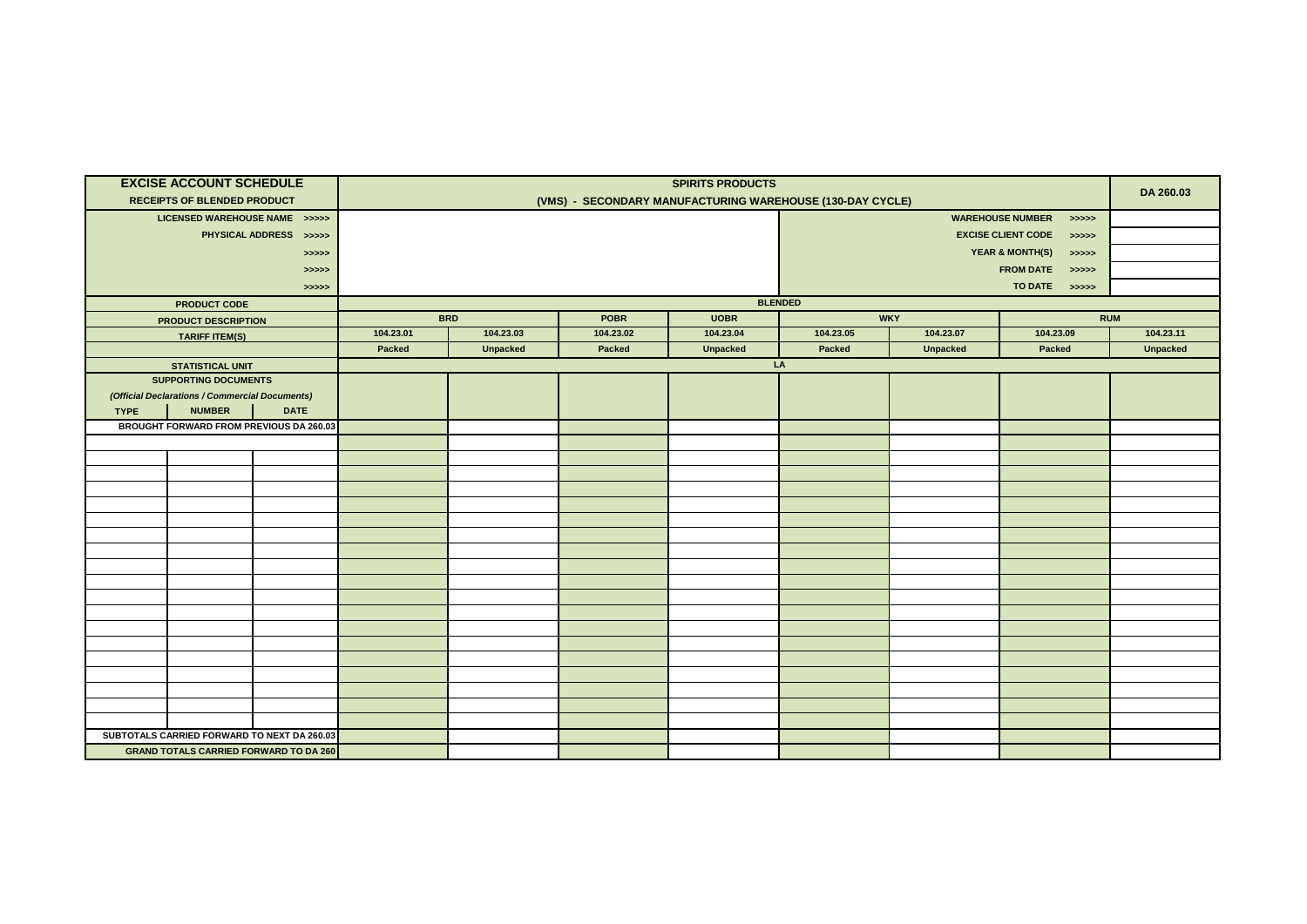| <b>EXCISE ACCOUNT SCHEDULE</b>                 |                                                |                        |          | <b>SPIRITS PRODUCTS</b>                                   |                 |                            |                 |            |                                     |            |                 |  |
|------------------------------------------------|------------------------------------------------|------------------------|----------|-----------------------------------------------------------|-----------------|----------------------------|-----------------|------------|-------------------------------------|------------|-----------------|--|
| SUMMARY OF NON-DUTY PAID REMOVALS              |                                                |                        |          | (VMS) - SECONDARY MANUFACTURING WAREHOUSE (130-DAY CYCLE) |                 |                            |                 |            |                                     |            |                 |  |
| LICENSED WAREHOUSE NAME >>>>>                  |                                                |                        |          | <b>WAREHOUSE NUMBER</b><br>> >> > > >                     |                 |                            |                 |            |                                     |            |                 |  |
|                                                |                                                | PHYSICAL ADDRESS >>>>> |          |                                                           |                 |                            |                 |            |                                     |            |                 |  |
|                                                |                                                |                        | >>>>>    |                                                           |                 |                            |                 |            | <b>YEAR &amp; MONTH(S)</b><br>>>>>> |            |                 |  |
|                                                |                                                |                        | >>>>>    |                                                           |                 |                            |                 |            |                                     |            |                 |  |
|                                                |                                                |                        | > >> > > |                                                           |                 |                            |                 |            |                                     |            |                 |  |
|                                                | <b>PRODUCT CODE</b>                            |                        |          | <b>BLENDED</b>                                            |                 |                            |                 |            |                                     |            |                 |  |
| PRODUCT DESCRIPTION                            |                                                |                        |          | <b>BRD</b>                                                |                 | <b>POBR</b><br><b>UOBR</b> |                 | <b>WKY</b> |                                     | <b>RUM</b> |                 |  |
|                                                | <b>TARIFF ITEM(S)</b>                          |                        |          | 104.23.01                                                 | 104.23.03       | 104.23.02                  | 104.23.04       | 104.23.05  | 104.23.07                           | 104.23.09  | 104.23.11       |  |
|                                                |                                                |                        |          | Packed                                                    | <b>Unpacked</b> | Packed                     | <b>Unpacked</b> | Packed     | <b>Unpacked</b>                     | Packed     | <b>Unpacked</b> |  |
|                                                | <b>STATISTICAL UNIT</b>                        |                        |          |                                                           |                 |                            |                 | LA         |                                     |            |                 |  |
| <b>REBATED REMOVALS</b>                        | <b>SUPPORTING DOCUMENT</b><br>TYPE NUMBER DATE |                        |          |                                                           |                 |                            |                 |            |                                     |            |                 |  |
| <b>SCHEDULE 6 REBATE ITE</b>                   |                                                |                        |          |                                                           |                 |                            |                 |            |                                     |            |                 |  |
|                                                |                                                |                        |          |                                                           |                 |                            |                 |            |                                     |            |                 |  |
|                                                |                                                |                        |          |                                                           |                 |                            |                 |            |                                     |            |                 |  |
|                                                |                                                |                        |          |                                                           |                 |                            |                 |            |                                     |            |                 |  |
|                                                |                                                |                        |          |                                                           |                 |                            |                 |            |                                     |            |                 |  |
|                                                |                                                |                        |          |                                                           |                 |                            |                 |            |                                     |            |                 |  |
|                                                |                                                |                        |          |                                                           |                 |                            |                 |            |                                     |            |                 |  |
|                                                |                                                |                        |          |                                                           |                 |                            |                 |            |                                     |            |                 |  |
|                                                |                                                |                        |          |                                                           |                 |                            |                 |            |                                     |            |                 |  |
|                                                |                                                |                        |          |                                                           |                 |                            |                 |            |                                     |            |                 |  |
|                                                |                                                |                        |          |                                                           |                 |                            |                 |            |                                     |            |                 |  |
|                                                |                                                |                        |          |                                                           |                 |                            |                 |            |                                     |            |                 |  |
| <b>REMOVAL TYPE:</b>                           |                                                |                        |          |                                                           |                 |                            |                 |            |                                     |            |                 |  |
| <b>BONDED REMOVALS TO RSA WAREHOUSES</b>       |                                                |                        |          |                                                           |                 |                            |                 |            |                                     |            |                 |  |
| <b>REMOVAL TYPE:</b>                           |                                                |                        |          |                                                           |                 |                            |                 |            |                                     |            |                 |  |
| <b>BONDED REMOVALS TO BLNS WAREHOUSES</b>      |                                                |                        |          |                                                           |                 |                            |                 |            |                                     |            |                 |  |
| <b>REMOVAL TYPE:</b><br><b>EXPORT REMOVALS</b> |                                                |                        |          |                                                           |                 |                            |                 |            |                                     |            |                 |  |
| <b>REMOVAL TYPE:</b>                           |                                                |                        |          |                                                           |                 |                            |                 |            |                                     |            |                 |  |
| TRANSFERS TO BLENDED PRODUCT                   |                                                |                        |          |                                                           |                 |                            |                 |            |                                     |            |                 |  |
| <b>GRAND TOTALS CARRIED FORWARD TO DA 260</b>  |                                                |                        |          |                                                           |                 |                            |                 |            |                                     |            |                 |  |